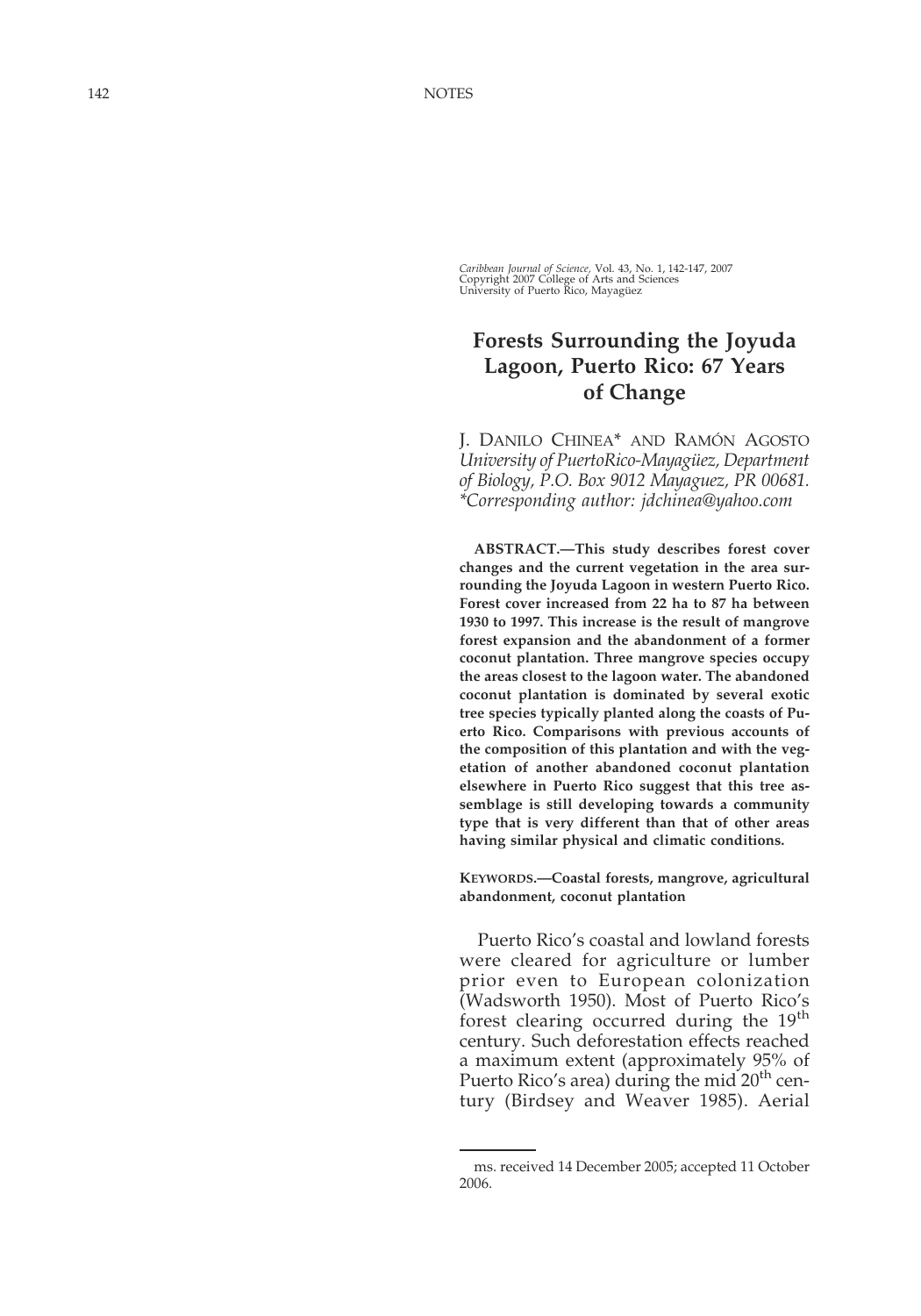photographs obtained during the 1930s testify to the lack of lowland forests and the degradation of mangrove forests throughout this island. However, the extent of forest cover has increased dramatically during the past half century (Birdsey and Weaver 1985, Grau et al. 2003), with most of this increase being in non-coastal areas. Moreover, with the exception of mangrove, little is known about the structure and composition of the original and current coastal and floodplain forests of Puerto Rico.

Puerto Rico's mangrove forest extent was estimated at 93.48  $km<sup>2</sup>$  prior to 1930 (Heatwole 1985),  $67.18 \text{ km}^2$  in the 1960s (Heatwole 1985), and  $68.38 \text{ km}^2$  in the early 1990s (Helmer et al. 2002). These values represent a 28% reduction of mangrove area up to the mid-1960s and a slight increase (i.e., approximately 2%) in area from the 1960s to the early 1990s. Although the increased mangrove extent suggested by the most recent estimates is within the classification error of the spectral technique used by Helmer et al. (2002), the forest cover increase documented elsewhere in Puerto Rico suggests that this slight increase may be real.

Abandonment of farming practices, a result of Puerto Rico's sudden shift from an agriculturally-based to an industriallybased society, is given as the main explanation for the counterintuitive recent increase in forest area (Grau et al. 2003). The main agricultural system practiced almost exclusively along the coasts of Puerto Rico, coconut planting, has been almost completely abandoned; a 98% reduction in extent from 5,640 ha in 1935 (Roberts 1942) to 105 ha in 2002 (USDA 2002). Preliminary observations on the east and west coasts of Puerto Rico by the senior author suggest that these abandoned lands are being partially colonized by mangrove trees. This study addresses the following questions: 1. have mangrove and other coastal forest types increased in extent after agricultural abandonment?; 2. if so, what is the tree species composition of these forests? We attempted to answer these questions at a fine spatial scale in the surroundings of the Joyuda Lagoon, a fairly well studied aquatic ecosystem that was surrounded by intensive agricultural activity prior to the 1960s.

The Joyuda Lagoon is located near latitude 18° 8' 00" and longitude 67° 10' 30", southwest of the town of Mayaguez. It is connected to the Mona Passage through a narrow channel on its southern tip. This lagoon is surrounded by soils of five soil series (Gierbolini 1975). Most of the mangrove forests lie over the Tidal Swamp series that consists of a saline mixture of sandy, clayey, and organic material. The former coconut plantations, mostly on the west side of the lagoon, lie over the Catano sand series, an excessively drained calcareous sandy soil. The northeast side of the lagoon is bordered by the Delicias clay series, a deep, well drained and strongly acid soil derived from serpentinite rocks. There are also very small areas of the Lares clay and Bajura clay series. Elevation throughout most of the studied area ranges from sea level to 2 meters. However, it may reach up to 5 meters on the highest ground of the east side of the lagoon over soils of the Delicias clay series. The study area lies within the Subtropical Moist Forest life zone (Ewel and Whitmore 1973) with a mean atmospheric temperature ranging between 20°C and 26°C and a mean annual precipitation of 1,600 mm (DRNA 2006). The Puerto Rico Planning Board designated the Joyuda Lagoon as a Natural Conservation Area in 1980 (DRNA 2006).

Two sets of aerial photos of the study area from 1930 and 1963 were co-registered to a 1997 set of color aerial photos georeferenced to the State Plane (NAD83 datum) coordinate system. Their pixel sizes were all set to 1 m (i.e., the resolution of the 1997 photos). Land cover types were digitized in ArcMap 8.3. The "Forest" land cover type was considered as those areas having tree crowns covering more than 75% of the area. Areas showing trees at regular distances in a matrix of lighter background (i.e., sandy soils) were considered as "Coconut", and any other land cover types (mostly urban and agricultural) were mapped as "Other" (see Figure 1 and Tables 1 and 2).

Forest cover increased to more than twice its 1930 area. In contrast, the lagoon cover showed a slight decrease (8%) and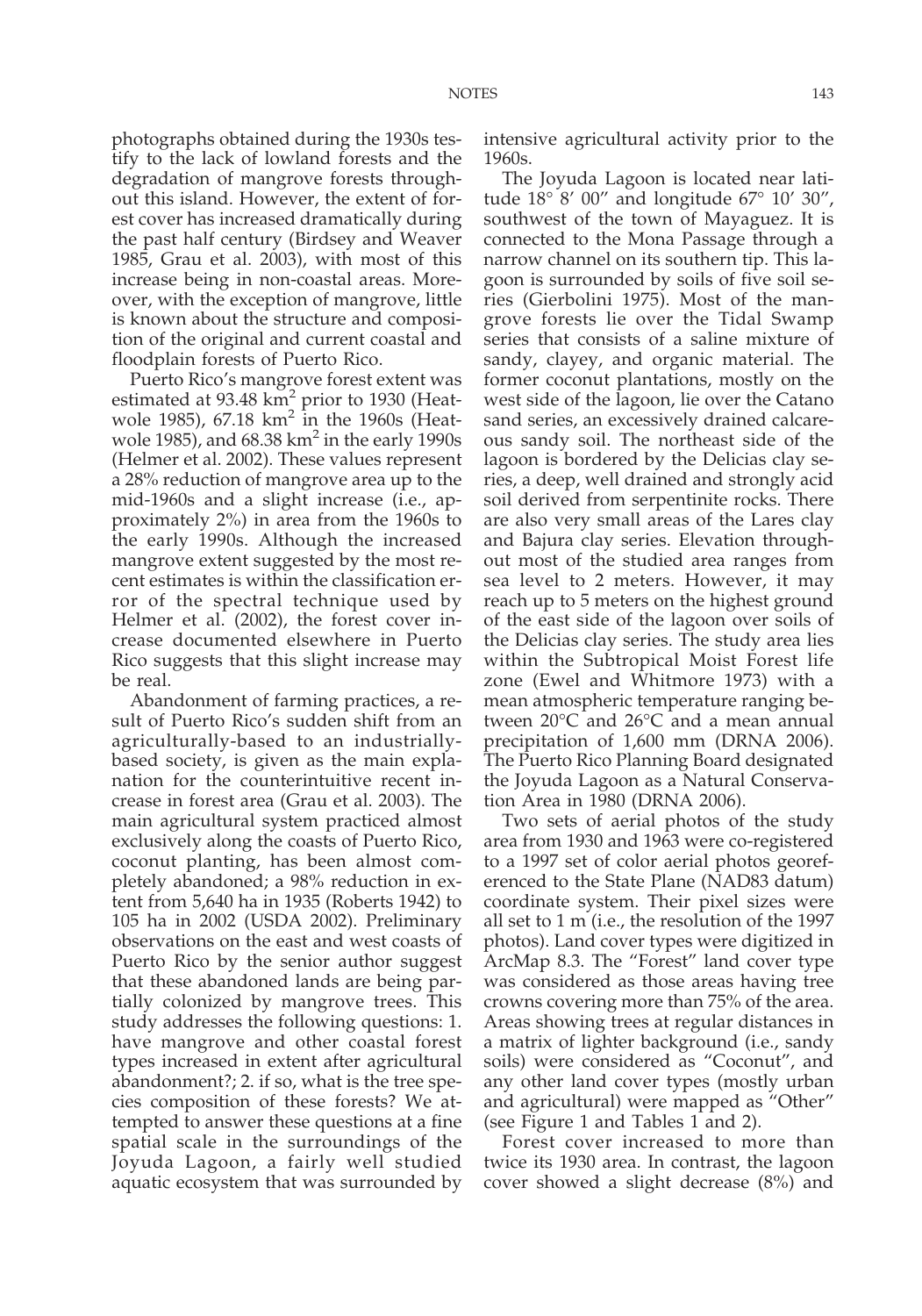144 NOTES



FIG. 1. Cover types surrounding the Joyuda Lagoon in 1930 and 1997. Category "Other" in 1930 was mostly agriculture, while in 1997 it was mostly urban on the west side of the lagoon and agriculture on the eastern side. Black squares indicate plot locations within the abandoned coconut plantation; the black triangles indicate plot locations within mangrove forests. The thick black line along the west coast is Road 102.

TABLE 1. Extent (in ha) of land cover types surrounding the Joyuda Lagoon at three dates. Cover type "Other" mostly includes agriculture and urban.

| Cover type     | 1930 | 1963 | 1997 |
|----------------|------|------|------|
| Lagoon surface | 144  | 138  | 133  |
| Forest         | 25   | 46   | 87   |
| Coconut        | 62   | 31   |      |
| Other          | 153  | 170  | 165  |

the area originally defined as coconut changed into other land cover types (Table 1). Cover changes between 1930 and 1997 (Table 2) included the following: 1. forest expansion into the lagoon; 2. forest expansion within former coconut; 3. forest expansion into the "Other" category; 4. loss of forest to "Other"; and 5. loss of coconut to "Other". Forest expansion was confined primarily to the west edge of the lagoon. Nearly all of this was the result of coconut plantation abandonment. The lower expansion of forest cover along the eastern edge of the lagoon may be due to the prevalence

of soils that are more suitable for agriculture than those on the western lagoon edge. While no attempt was made to distinguish cover type changes within the "Other" category, it is evident that large areas have changed into urban cover, particularly on land of the Catano sand series located between the western shore of the lagoon and the coast.

Eleven variable-radius plots were sampled within areas mapped as swamp ( $N = 7$ ) and coconut plantations  $(N = 4)$  in the Mayaguez and Puerto Real topographic maps (USGS 1964 and USGS 1966, respectively). The locations of all samples were decided prior to field work by marking their positions in the digital land cover maps. A GPS receiver was subsequently used to determine their field positions. All mangrove forest samples were located approximately 25 m behind the lagoon edge while all abandoned coconut forest samples were located 25 m east of Road 102 (Figure 1). The diameters (dbh: at 1.3 m from the ground)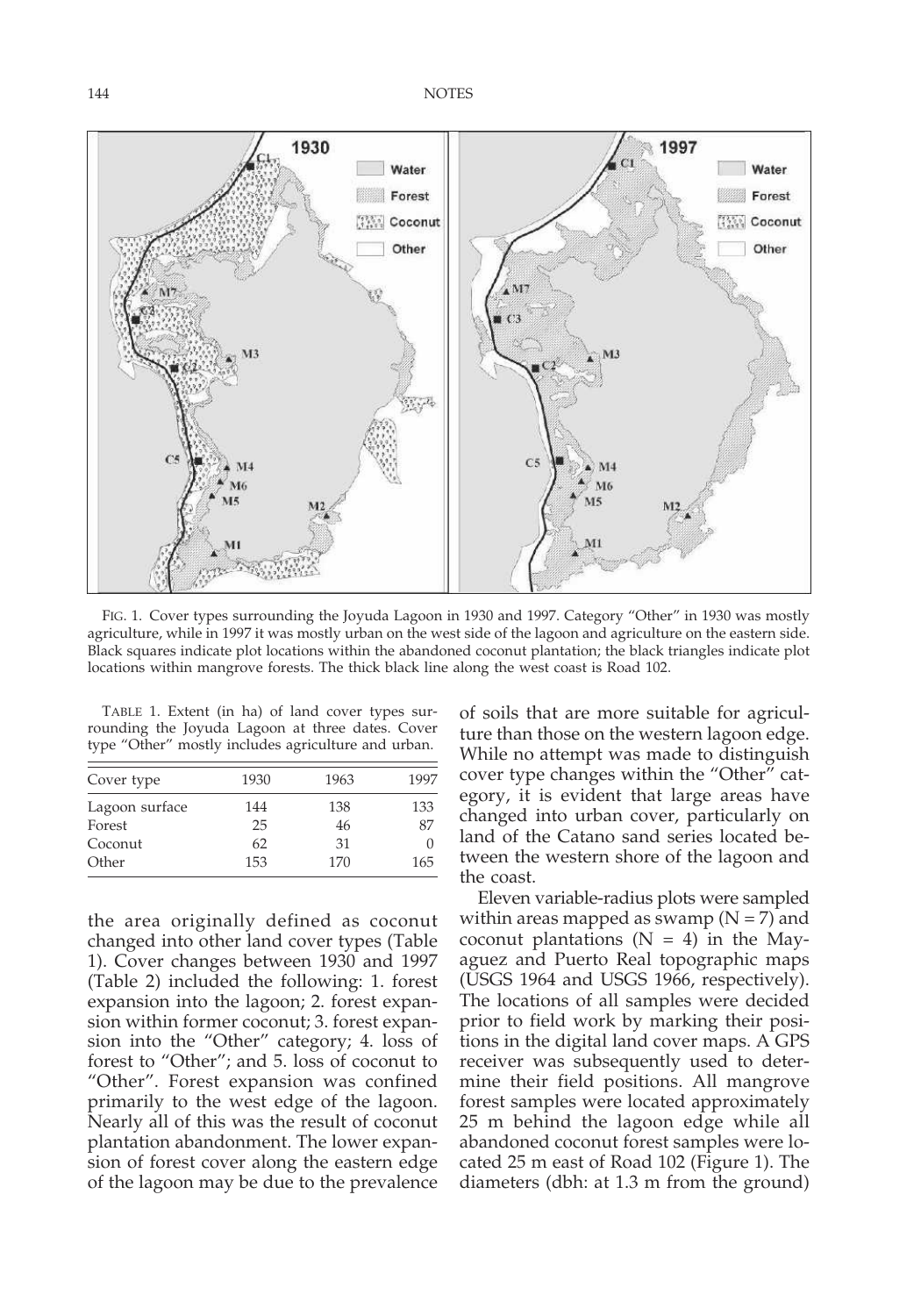TABLE 2. Cover type changes from 1930 to 1997 (in ha). Values in bold along the diagonal indicate areas remaining unchanged; values to the right or left of the diagonal indicate hectares changing from a cover type in 1930 to another cover type in 1997. For example, the first cell below cover type Lagoon in 1930 indicates that 133 ha of lagoon area remained lagoon area in 1997, while the cell below that one indicates that 12 ha of forest grew over the lagoon.

|      |         | 1930   |        |              |       |        |  |  |  |
|------|---------|--------|--------|--------------|-------|--------|--|--|--|
|      |         | Lagoon | Forest | Coconut      | Other | Totals |  |  |  |
| 1997 | Lagoon  | 133    |        |              |       | 133    |  |  |  |
|      | Forest  | 12     | 24     | 31           | 22    | 88     |  |  |  |
|      | Coconut |        |        | $\mathbf{0}$ |       |        |  |  |  |
|      | Other   |        |        | 31           | 132   | 165    |  |  |  |
|      | Totals  | 144    | 26     | 62           | 154   | 386    |  |  |  |

of the closest 20 trees that were also >2.5 cm dbh were measured and identified to species; the distance to the tree farthest from the plot center defined the radius of a plot for the calculation of tree density and basal area. Plot areas ranged from 48 to 201  $m<sup>2</sup>$ on abandoned coconut plantations and between  $85$  and  $278$  m<sup>2</sup> on mangrove forests.

Table 3 reveals a clear compositional distinction between areas of mangrove vegetation and areas of former coconut cultivation (as mapped in USGS 1964 and USGS 1966). Possible explanations include the following: 1. highly contrasting distributions of physico-chemical factors in these habitats (e.g., soil water depth and salinity) and the contrasting uses these lands have been subjected to in the recent past (i.e., lumber and fuel wood extraction from mangroves

and elsewhere coconut planting with subsequent abandonment), or 2. lack of sufficient sampling to detect compositional changes that are more gradual.

The lagoon edge was a narrow (approximately 10 m wide) red mangrove fringe type forest (not included in our plot sampling). The 12 ha of forest extending into the lagoon (Table 2) suggest that this fringe forest has been developing over the time span of this study. These 12 ha of fringe mangrove expansion into the lagoon represent area that was unforested during 1930. Therefore, the total area of fringe mangrove forest must be even larger than 12 ha. This contradicts Lugo and Musa's (1993) estimate of 9.4 ha of fringe forest for 1985. However, it is possible that the different estimates resulted from different mapping

TABLE 3. Importance values of species in plots. Plot names starting with M were sampled in mangrove areas; those with C in abandoned coconut plantations. Species in bold are non-natives.

|                       | M <sub>3</sub> | M <sub>4</sub> | M1  | M <sub>6</sub> | M <sub>2</sub> | M <sub>7</sub> | M <sub>5</sub> | C <sub>3</sub> | C <sub>5</sub> | C <sub>2</sub> | C <sub>1</sub> |
|-----------------------|----------------|----------------|-----|----------------|----------------|----------------|----------------|----------------|----------------|----------------|----------------|
| Plot area $(m^2)$     | 88             | 85             | 191 | 95             | 278            | 95             | 113            | 137            | 62             | 201            | 48             |
| Rhizophora mangle     | 100            |                | 3   | 63             | 77             |                |                |                |                |                |                |
| Avicenia germinans    |                | 100            | 97  | 37             |                | 54             | 90             |                |                |                |                |
| Laguncularia racemosa |                |                |     |                | 23             | 46             | 10             |                |                |                |                |
| Cocos nucifera        |                |                |     |                |                |                |                | 26             | 15             | 66             |                |
| Terminalia catapa     |                |                |     |                |                |                |                | 43             | 14             | 4              | 3              |
| Swietenia mahagoni    |                |                |     |                |                |                |                | 11             |                |                |                |
| Delonix regia         |                |                |     |                |                |                |                |                | 22             |                |                |
| Thespesia populnea    |                |                |     |                |                |                |                |                | 46             |                |                |
| Cassia siamea         |                |                |     |                |                |                |                |                |                |                | 91             |
| Callophylum calaba    |                |                |     |                |                |                |                | 6              |                |                | 3              |
| Bursera simaruba      |                |                |     |                |                |                |                | 15             |                |                |                |
| Tabebuia heterophyla  |                |                |     |                |                |                |                |                | 3              |                |                |
| Annona glabra         |                |                |     |                |                |                |                |                |                | 30             |                |
| Chrysobalanus icaco   |                |                |     |                |                |                |                |                |                |                | 3              |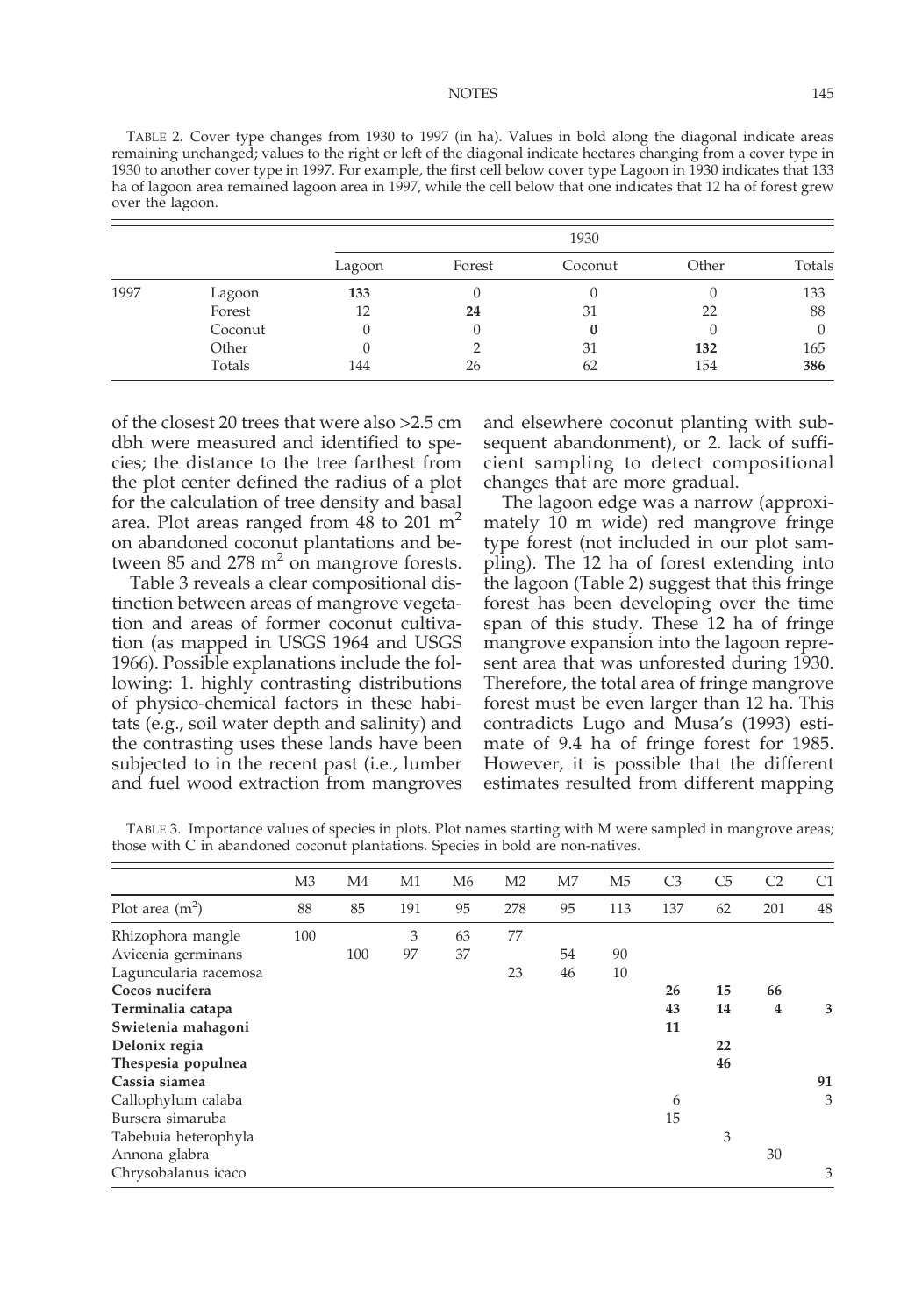methods or from an additional expansion between 1985 and 1997.

Behind the fringe forests were basin mangrove forests dominated by different mixtures of the three mangrove species of Puerto Rico. Five of the 7 possible combinations of these three species were found in our plots (with the exceptions of the mixture of the three mangrove species and white mangrove monoculture) (Table 3). All basin mangrove forests sampled showed evidence of a major disturbance, such as large, uprooted trees and numerous multiple-stemmed trees, likely the result of disturbances generated by Hurricane Georges in 1998. Lugo and Musa (1993) associated the presence of freshwater runoff and topographic position with mangrove species composition but lamented that substantial compositional variation could not be accounted for by these or other measured factors. Although below ground environmental variability may help to explain such compositional variability, it is also possible that major disturbances, such as hurricanes, leave a long lasting mark in the composition of these stands, all of which occur within fairly small areas regardless of prevailing environmental conditions. On this point, it is notable that Smith et al. (1994) cite two reports of Florida mangrove stands failing to recover their pre-tropical storm damage composition.

The stands in abandoned coconut plantations were also quite variable. Only one (*Terminalia catapa*) of eleven tree species was present in all plots. A clear characteristic of these stands is their being dominated by exotic species. This is the case even though coconut, the commercial species planted originally, is dominant in just one of the 4 stands. The most distinct stand, dominated by the ornamental *Cassia siamea*, did not include mature coconut trees. This may reflect recent clearance and subsequent abandonment of this site. The exotic species in these stands are commonly planted along roadsides and house patios near the coast. The native species *Callophylum calaba* and *Tabebuia heterophyla* are also common ornamentals (Schubert, 1979). Judging by the small variability in soils and topography, particularly in the west side of

the lagoon, it is unlikely that such factors explain most of the compositional variability. An alternative explanation may be that different plots are closest to a different set of species that serve as seed sources for colonizers.

Pérez Ramírez et al (1981), in a study of the entire Joyuda Lagoon watershed, found only four of the 11 tree species that we found in our coconut plots. In addition, they found six tree species within the coconut plantations that we did not find in our plots. However, we found four tree species, all exotic ornamentals, that they did not find anywhere within their study area. These comparisons suggest that the tree communities in the surroundings of this lagoon are changing. However, Pérez Ramírez et al. (1981) did not sample these forests and did not provide any information about the sizes or abundances of these species. Therefore, this inference must be evaluated again after future sampling of our plots.

Figueroa et al. (1984) described the vegetation of an abandoned coconut plantation at a site within the same life zone and similar edaphic conditions (i.e., coastal sandy soils) on the north central coast of Puerto Rico, more than 70 kilometers northeast of the Joyuda Lagoon. Except for coconut, the species composition at that site is completely different from that at Joyuda. In addition to coconut, they found four native tree species in two  $100 \text{ m}^2$  plots, none of which were documented either by Pérez Ramírez et al. (1981) or our investigation into the surroundings of the Joyuda Lagoon. These comparisons lead us to infer that the communities being assembled after the abandonment of coconut planting may result more from the availability of propagules than from a match of species and habitat. Further monitoring of these plots, determination of the nearest source of propagules, and a more detailed sampling of habitat conditions will clarify whether our inferences are correct.

*Acknowledgments.—*Luis E. Almodovar Rodríguez, José I. Cancel Vélez, and Juan C. Benavides helped with sampling mangrove